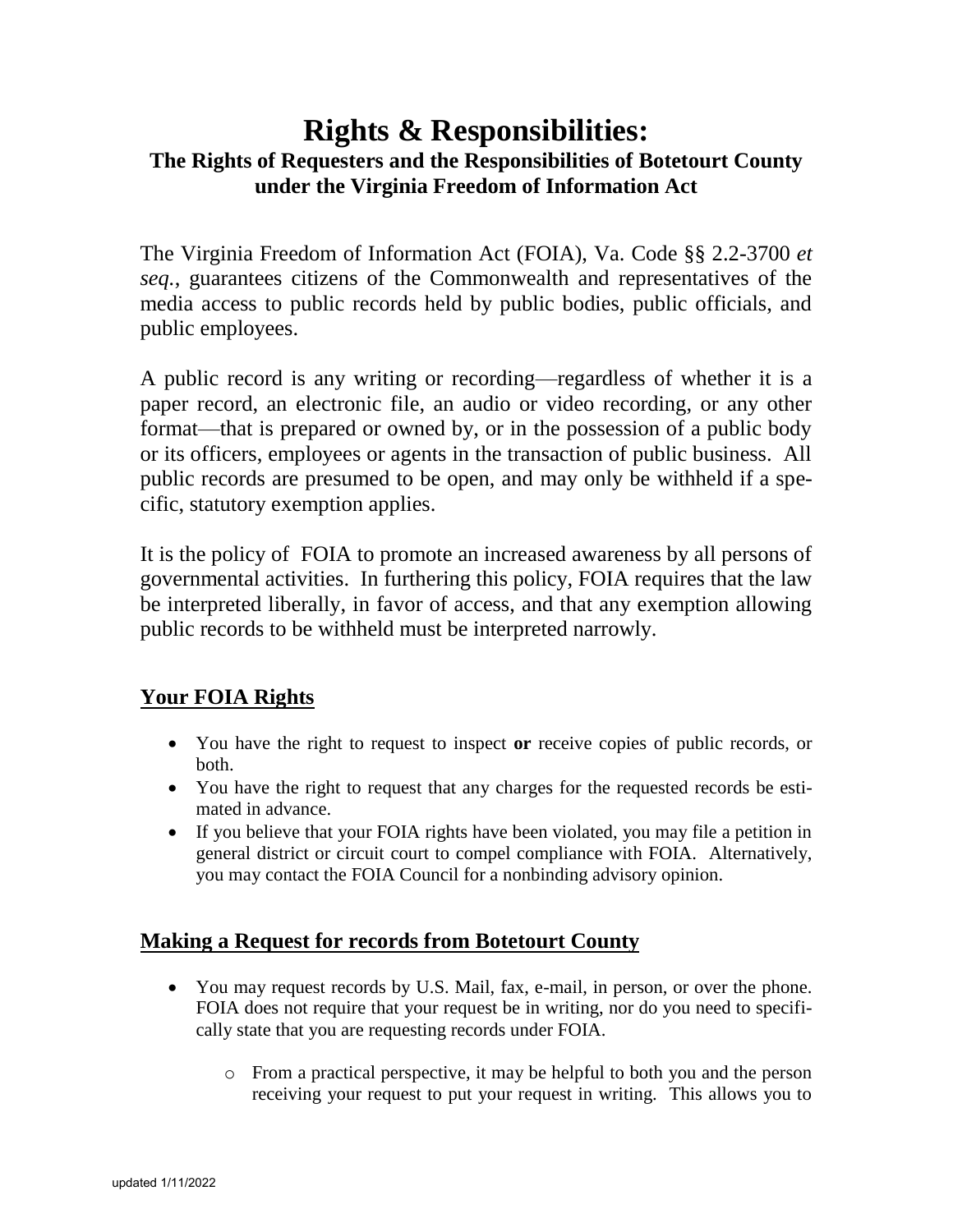create a record of your request. It also gives us a clear statement of what records you are requesting, so that there is no misunderstanding over a verbal request. However, we cannot refuse to respond to your FOIA request if you elect not to put it in writing.

- Your request must identify the records you are seeking with "reasonable specificity." This is a common-sense standard. It does not refer to or limit the volume or number of records that you are requesting; instead, it requires that you be specific enough so that we can identify and locate the records that you are seeking.
- Your request must ask for existing records or documents. FOIA gives you a right to inspect or copy **records**; it does not apply to a situation where you are asking general questions about the work of Botetourt County, nor does it require Botetourt County to create a record that does not exist.
- You may choose to receive electronic records in any format used by Botetourt County in the regular course of business.
	- o For example, if you are requesting records maintained in an Excel database, you may elect to receive those records electronically, via e-mail or on a computer disk, or to receive a printed copy of those records
- If we have questions about your request, please cooperate with staff's efforts to clarify the type of records that you are seeking, or to attempt to reach a reasonable agreement about a response to a large request. Making a FOIA request is not an adversarial process, but we may need to discuss your request with you to ensure that we understand what records you are seeking.

**To request records from Botetourt County, you may direct your request to the County's FOIA Officer who can be reached at 57 S. Center Dr. Dalveille, VA 24083 or by calling 540-928-2006 or by e-mailing**

**FOIA@botetourtva.gov. You may also contact the FOIA Officer with questions you have concerning requesting records from Botetourt County, at 57 S. Center Dr. Daleville, VA 24083 or by calling 540-928-2006 or by emailing FOIA@botetourtva.gov. In addition, the Freedom of Information Advisory Council is available to answer any ques-tions you may have about FOIA. The Council may be contacted by e-mail at foiacouncil@dls.virginia.gov, or by phone at (804) 225-3056 or [toll free] 1-866-448-4100.**

## **Botetourt County's Responsibilities in Responding to Your Request**

 Botetourt County must respond to your request within five business days of receiving it. "Day One" is considered the day after your request is received. If your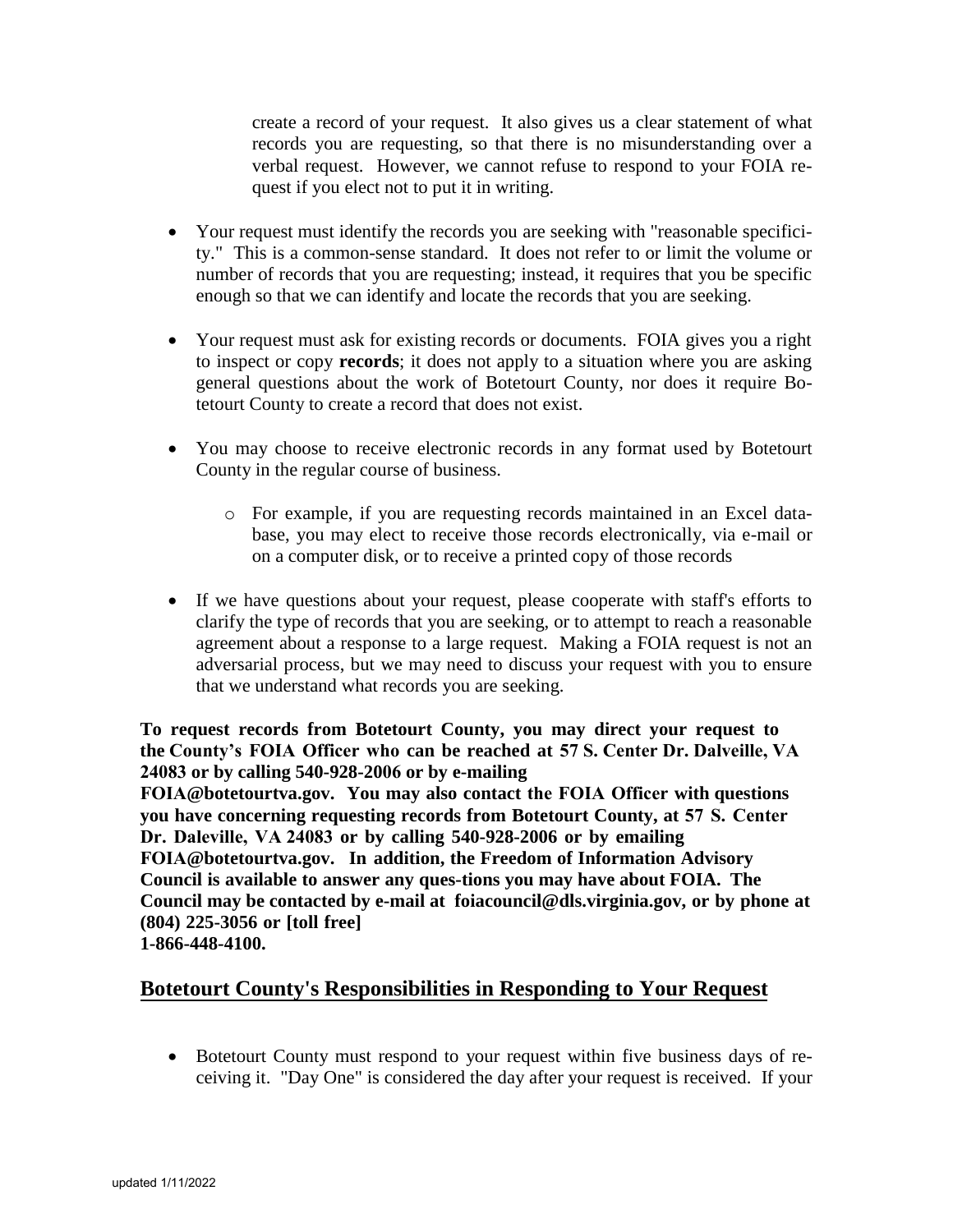request is received after business hours, it will be treated as having been received the following day. The five-day period does not include weekends or holidays.

- The reason behind your request for public records from Botetourt County is irrelevant, and you do not have to state why you want the records before we respond to your request. FOIA does, however, allow Botetourt County to require you to provide your name and legal address.
- FOIA requires that Botetourt County make one of the following responses to your request within the five-day time period:
	- 1) We provide you with the records that you have requested in their entirety.
	- 2) We withhold all of the records that you have requested, because all of the records are subject to a specific statutory exemption. If all of the records are being withheld, we must send you a response in writing. That writing must identify the volume and subject matter of the records being withheld, and state the specific section of the Code of Virginia that allows us to withhold the records.
	- 3) We provide some of the records that you have requested, but withhold other records. We cannot withhold an entire record if only a portion of it is subject to an exemption. In that instance, we may redact the portion of the record that may be withheld, and must provide you with the remainder of the record. We must provide you with a written response stating the specific section of the Code of Virginia that allows portions of the requested records to be withheld.
	- 4) We inform you in writing that the requested records cannot be found or do not exist (i.e., we do not have the records you want). However, if we know that another public body has the requested records, we must include contact information for the other public body in our response to you.
	- 5) If it is practically impossible for Botetourt County to respond to your request within the five-day period, we must state this in writing, explaining the conditions that make the response impossible. This will allow us seven additional working days to respond to your request, giving us a total of 12 working days to respond to your request.
- If you make a request for a very large number of records, and we feel that we cannot provide the records to you within 12 working days without disrupting our other organizational responsibilities, we may petition the court for additional time to respond to your request. However, FOIA requires that we make a reasonable effort to reach an agreement with you concerning the production or the records before we go to court to ask for more time.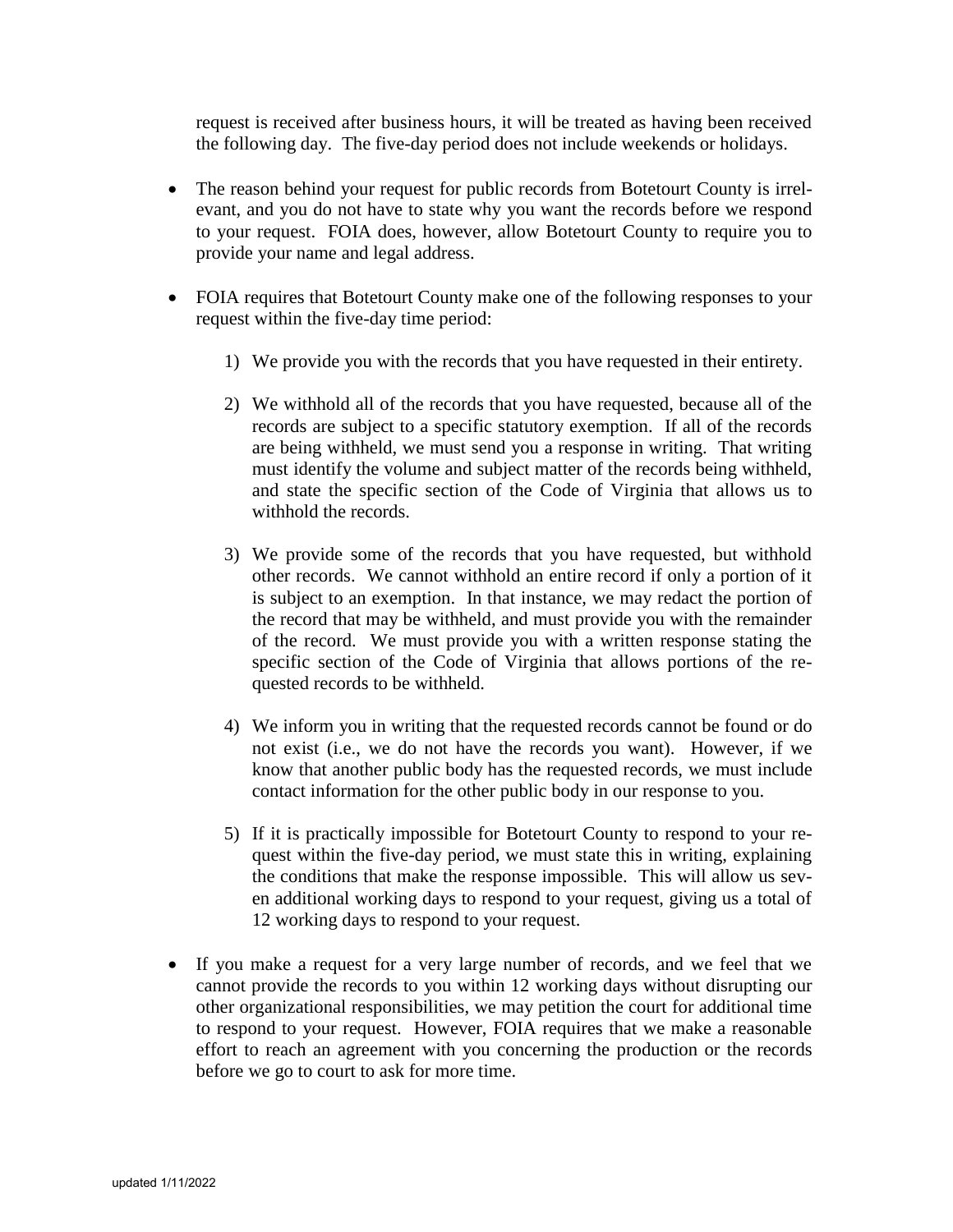### **Costs**

- A public body may make reasonable charges not to exceed its actual cost incurred in accessing, duplicating, supplying, or searching for the requested records. No public body shall impose any extraneous, intermediary, or surplus fees or expenses to recoup the general costs associated with creating or maintaining records or transacting the general business of the public body. Any duplicating fee charged by a public body shall not exceed the actual cost of duplication. If requested, charges for the supplying of requested records will be estimated in advance.
- You may have to pay for the records that you request from Botetourt County. FOIA allows us to charge for the actual costs of responding to FOIA requests. This would include items like staff time spent searching for the requested records, copying costs, or any other costs directly related to supplying the requested records. It cannot include general overhead costs.
- If we estimate that it will cost more than \$200 to respond to your request, we may require you to pay a deposit, not to exceed the amount of the estimate, before proceeding with your request. The five days that we have to respond to your request does not include the time between when we ask for a deposit and when you respond.
- You may request that we estimate in advance the charges for supplying the records that you have requested. This will allow you to know about any costs upfront, or give you the opportunity to modify your request in an attempt to lower the estimated costs.
- If you owe us money from a previous FOIA request that has remained unpaid for more than 30 days, Botetourt County may require payment of the past-due bill before it will respond to your new FOIA request.

#### **Types of records**

The following is a general description of the types of records held by Botetourt County:

- Records relating to the names, salaries, and positions of personnel and officials of Botetourt County.
- Records relating to procurements of and contracts for goods and services by the County.
- Records relating to rezonings, subdivisions, site plans, and development permits.
- Records relating to the County budget and revenues.